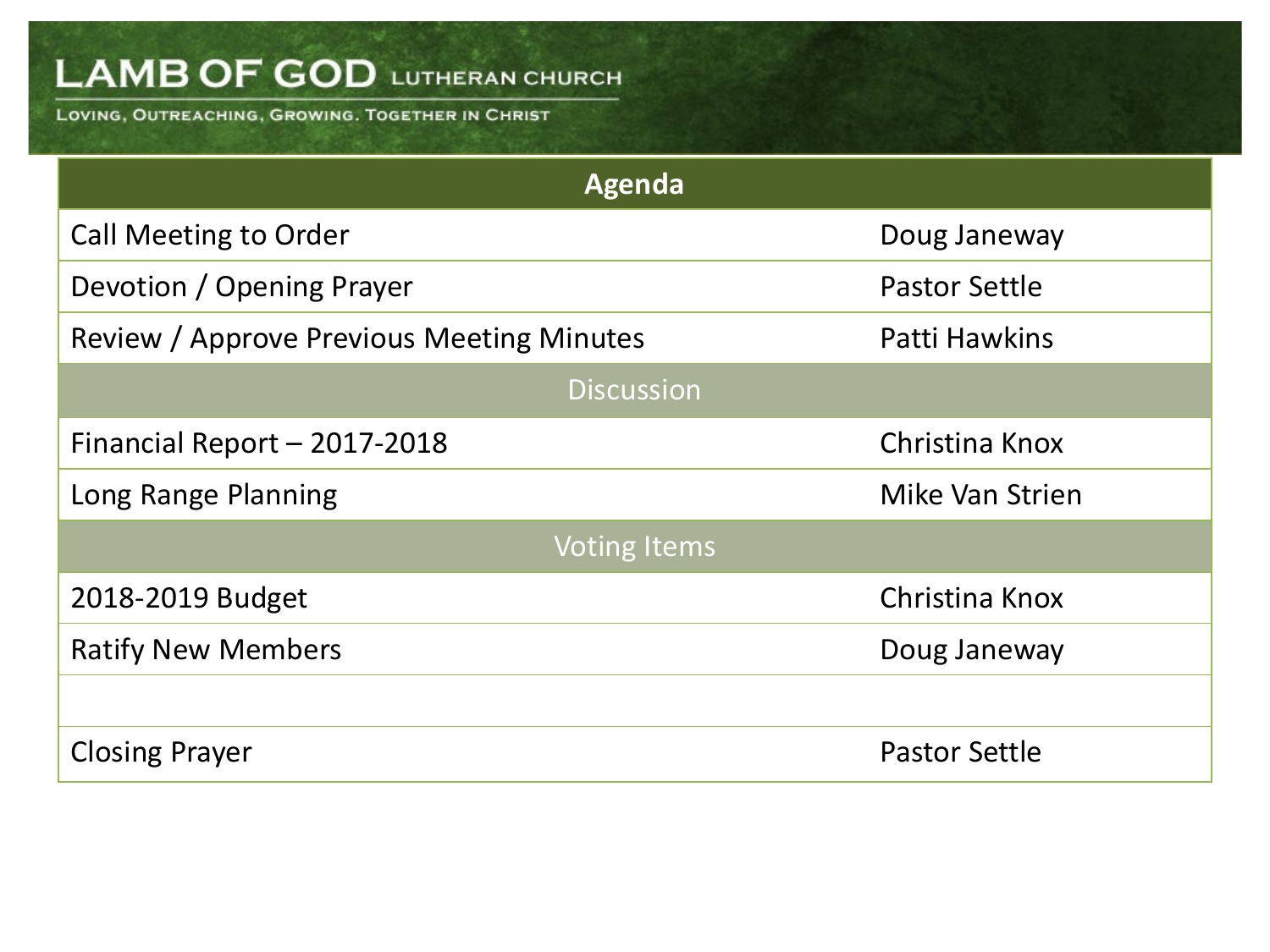LOVING, OUTREACHING, GROWING. TOGETHER IN CHRIST

| <b>Voting Item</b>                       |               |
|------------------------------------------|---------------|
| <b>Previous Meeting Minutes Approval</b> | Patti Hawkins |

**Recommended Motion:** Motion to approve corrected May 2017 Congregational Meeting Minutes

**Recommended Motion:** Motion to approve November 2017 Congregational Meeting Minutes

**Recommended Motion:** Motion to approve February 2018 Special Congregational Meeting Minutes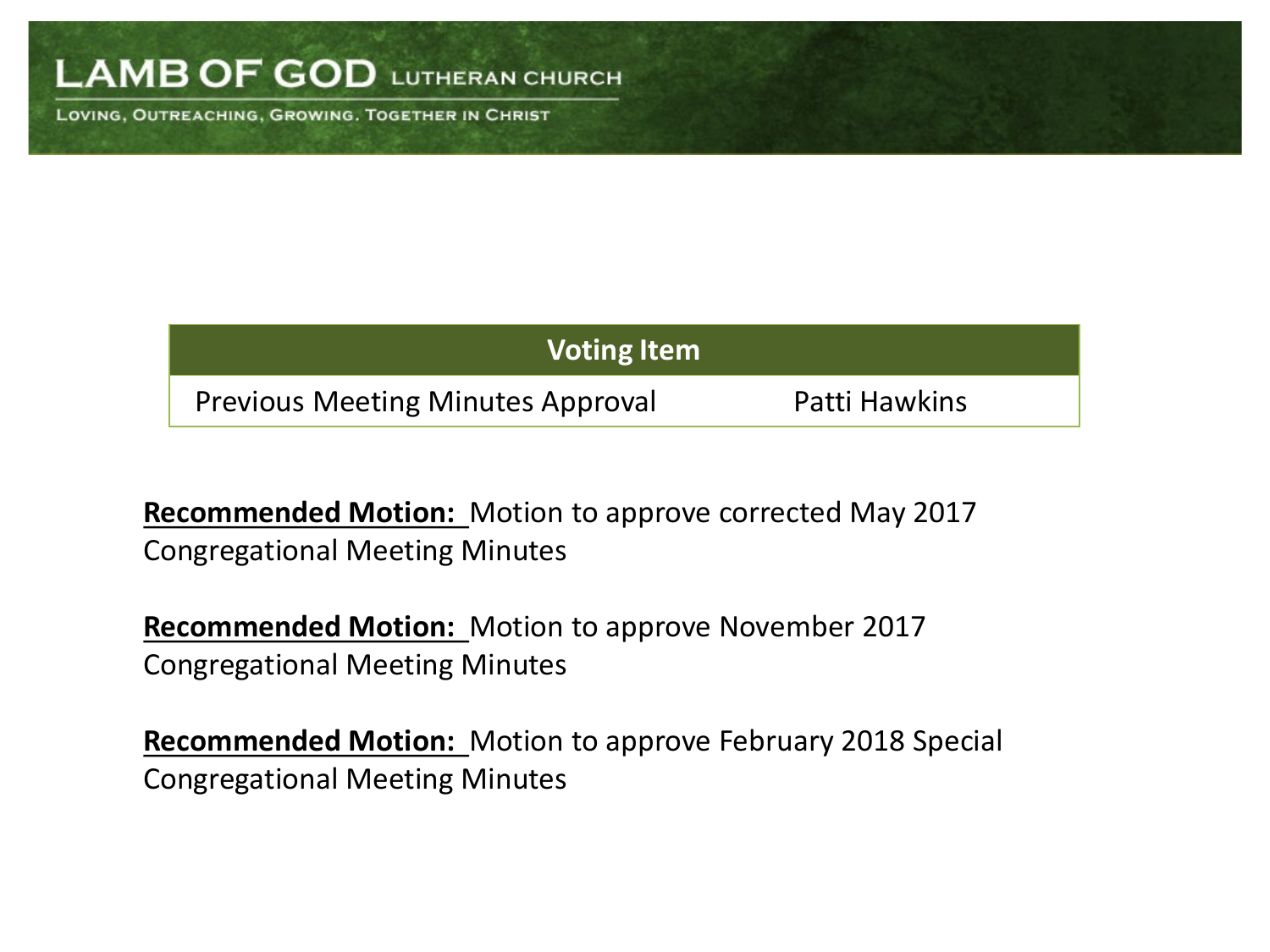LOVING, OUTREACHING, GROWING. TOGETHER IN CHRIST

## Capital Campaign



## *Achieved 107% of our goal!*

| <b>Music Addition Update</b>   |                                     |  |  |
|--------------------------------|-------------------------------------|--|--|
|                                | \$681,703   Construction            |  |  |
|                                | \$10,000   Other Costs              |  |  |
| \$691,703   Total              |                                     |  |  |
| <b>Capital Campaign Update</b> |                                     |  |  |
|                                | \$25,000   Estimated Debt Reduction |  |  |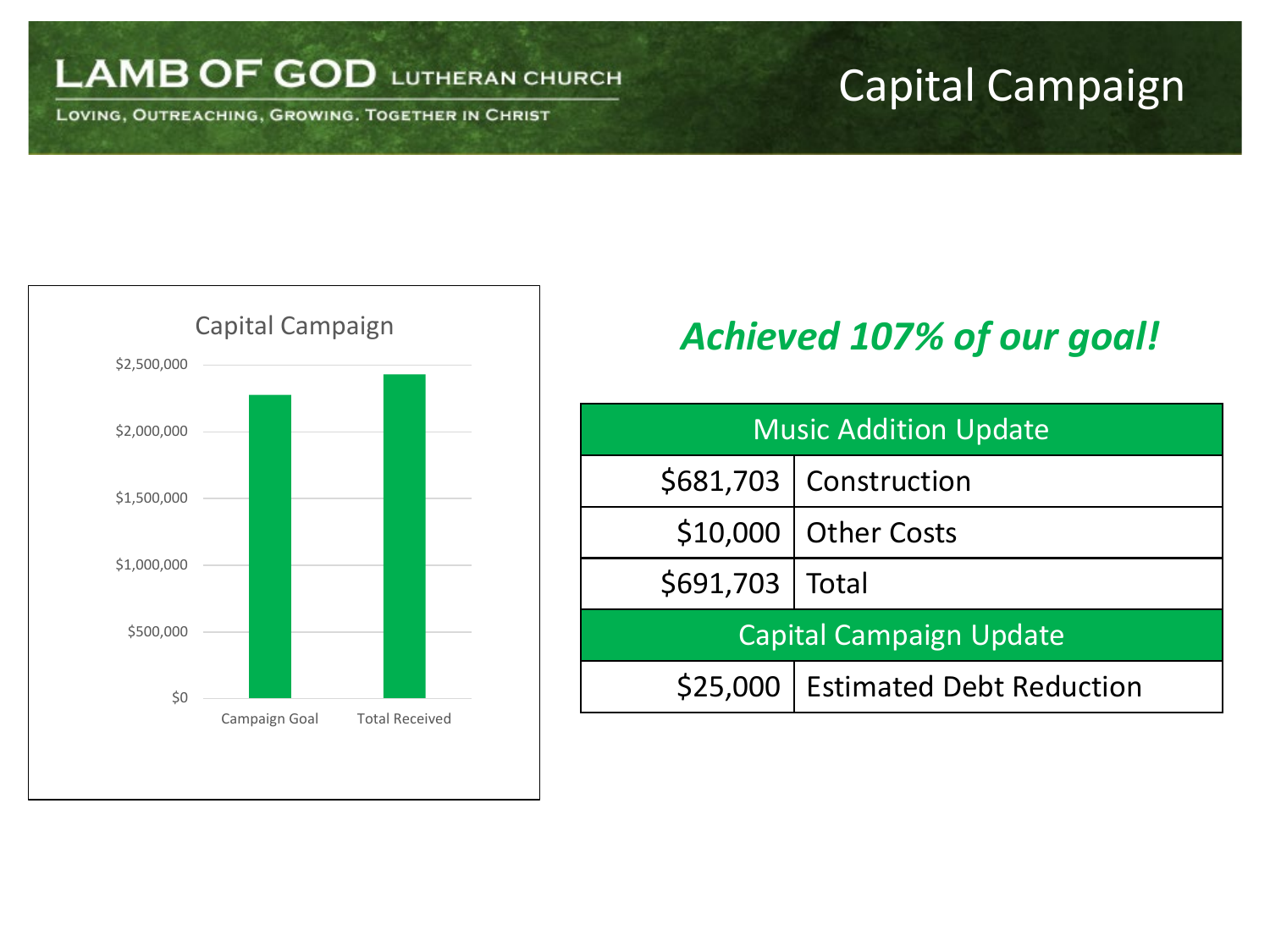## Mortgage Update

LAMB OF GOD LUTHERAN CHURCH

LOVING, OUTREACHING, GROWING. TOGETHER IN CHRIST

|             | <b>Mortgage Balance</b>                   |
|-------------|-------------------------------------------|
| \$3,181,649 | <b>Balance</b>                            |
| \$18,900    | <b>Monthly Payment</b>                    |
| \$8,300     | <b>Monthly Principal</b>                  |
| \$10,600    | <b>Monthly Interest</b>                   |
|             | <b>Mortgage Details</b>                   |
| 4%          | <b>Interest Rate</b>                      |
| 06/24/2039  | <b>Maturity Date</b>                      |
|             | <b>Debt Reduction</b>                     |
| \$25,000    | <b>Estimated Capital Campaign Balance</b> |
| \$31,299    | <b>Debt Reduction Restricted Fund</b>     |
| \$56,299    | Total Available for Debt Reduction        |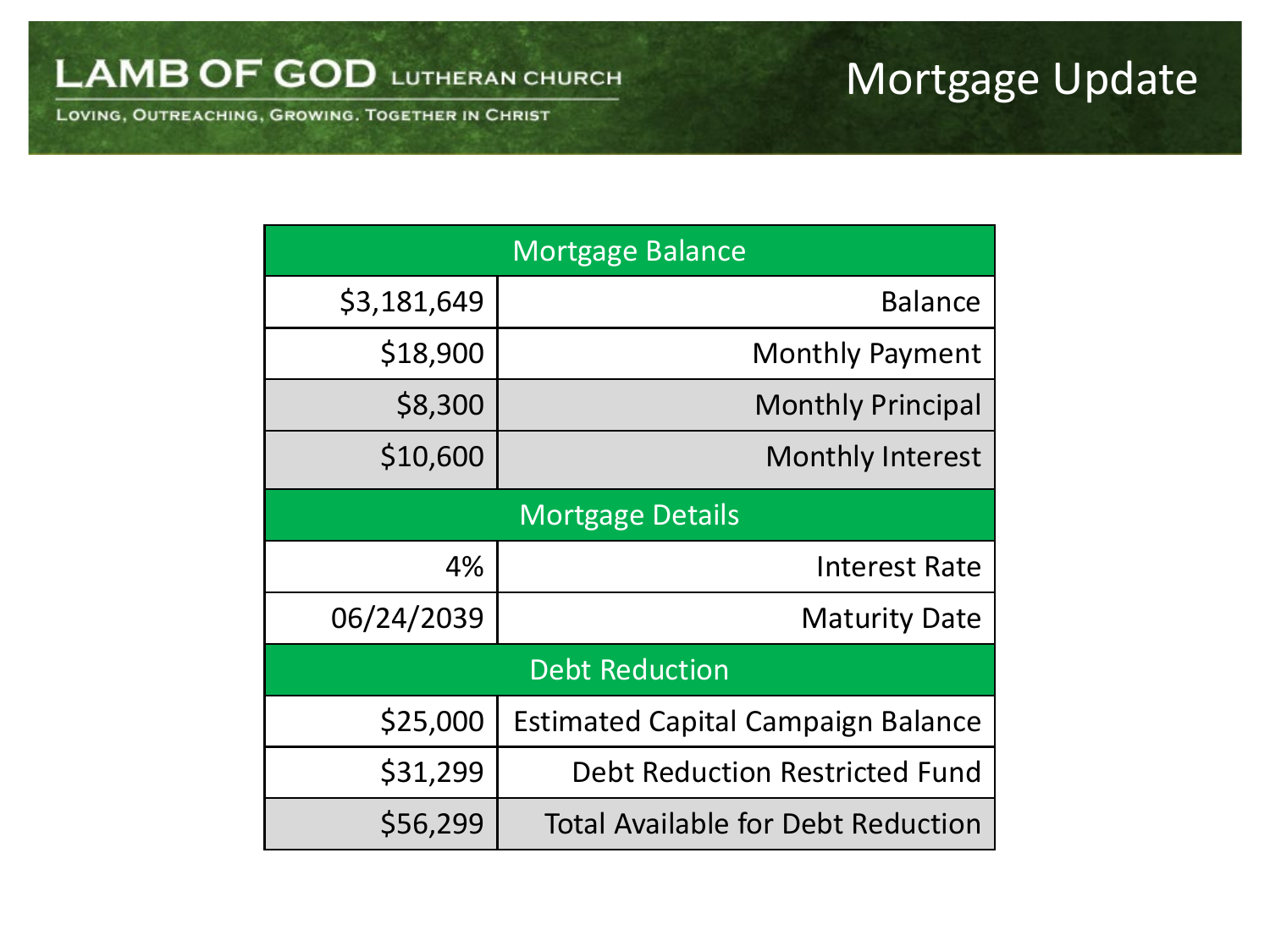LOVING, OUTREACHING, GROWING. TOGETHER IN CHRIST

## 2017-2018 Budget



- Year to Date contributions are significantly behind budget
- Each ministry has done a great job managing their budgets very carefully
- All bills are current, including mortgage payments and outreach programs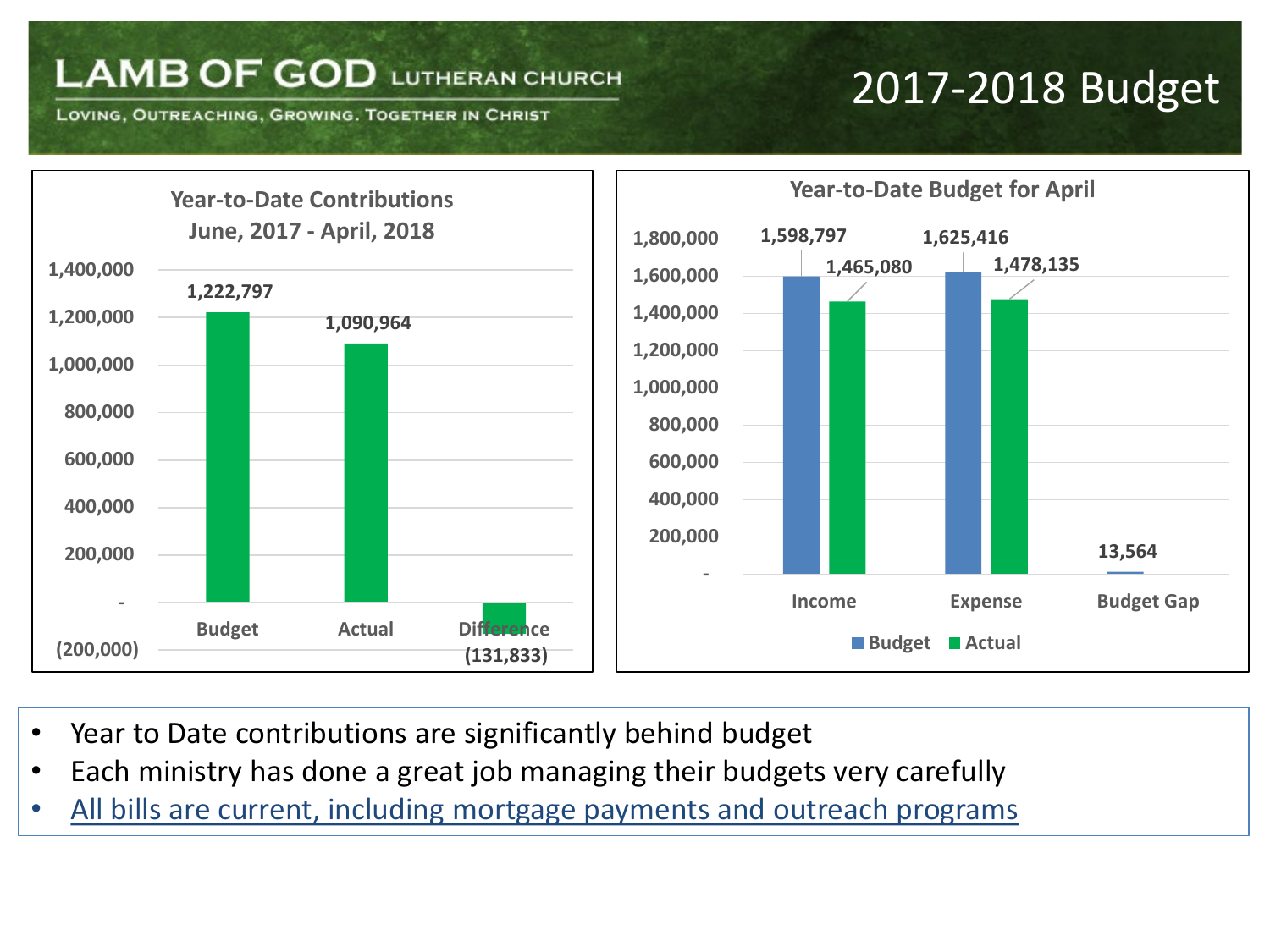LOVING, OUTREACHING, GROWING. TOGETHER IN CHRIST

## 2017-2018 Budget

|                                       |            |                  | Jul '17 -    |                   | Annual        |                                 |
|---------------------------------------|------------|------------------|--------------|-------------------|---------------|---------------------------------|
|                                       | Apr 18     | <b>Budget</b>    | Apr 18       | <b>YTD Budget</b> | <b>Budget</b> |                                 |
| <b>Ordinary Income/Expense</b>        |            |                  |              |                   |               |                                 |
| Income                                |            |                  |              |                   |               |                                 |
| 4000 · CHURCH INCOME                  |            |                  |              |                   |               |                                 |
| 4010 · Contributions Income           |            |                  |              |                   |               |                                 |
| 4011 · Envelopes                      | 108,169.00 | 133,467.0D       | 1,030,603.33 | 1,157,463.14      | 1,384,397.14  |                                 |
| $4012 \cdot$ Plate                    | 7,849.00   | 6,250.0          | 58,929.02    | 62,500.00         | 75,000.00     |                                 |
| 4013 · Sunday School                  | 88.85      | 283.0            | 1,431.95     | 2,834.00          | 3,400.00      | Previous                        |
| Total 4010 · Contributions Income     | 116,106.85 | 140,000.0D       | 1,090,964.30 | 1,222,797.14      | 1,462,797.14  | <b>Budget</b><br><b>Savings</b> |
| Total 4020 · Designated Expense Redu  | 2,675.00   | 1,000.0          | 5,959.00     | 3,500.00          | 7,000.00      | \$50,000                        |
| Total 4030 · Miscellaneous DER        | 525.00     |                  | 7,642.37     |                   |               |                                 |
| 4040 · Contingency Allocation         | 0.00       | 0.0 <sub>b</sub> | 0.00         | 0.00              | 50,000.00     |                                 |
| 4050 · Capital Campaign Exp Allocatic | 0.00       |                  | 20,000.00    | 20,000.00         | 20,000.00     | Final                           |
| Total 4000 · CHURCH INCOME            | 119,306.85 | 141,000.0D       | 1,124,565.67 | 1,246,297.14      | 1,539,797.14  | Campaign<br>Allocations         |
| 4500 · ECM INCOME                     |            |                  |              |                   |               | \$20,000                        |
| 4510 · Registration                   | 0.00       | 0.0              | 34,237.50    | 35,000.00         | 35,000.00     |                                 |
| 4511 · Tuition                        | 33,747.60  | 35,000.0D        | 304,639.05   | 315,000.00        | 350,000.00    |                                 |
| 4513 · Miscellaneous Income           | 0.00       |                  | 38.00        |                   |               |                                 |
| 4516 · Enrichment                     | 0.00       | 300.0D           | 1,600.00     | 2,500.00          | 2,500.00      |                                 |
| Total 4500 · ECM INCOME               | 33,747.60  | 35,300.0D        | 340,514.55   | 352,500.00        | 387,500.00    |                                 |
| <b>Total Income</b>                   | 153,054.45 | 176,300.0D       | 1,465,080.22 | 1,598,797.14      | 1,927,297.14  | <b>Total Shortfall</b>          |
| Gross Profit                          | 153,054.45 | 176,300.00       | 1,465,080.22 | 1,598,797.14      | 1,927,297.14  | \$133,716                       |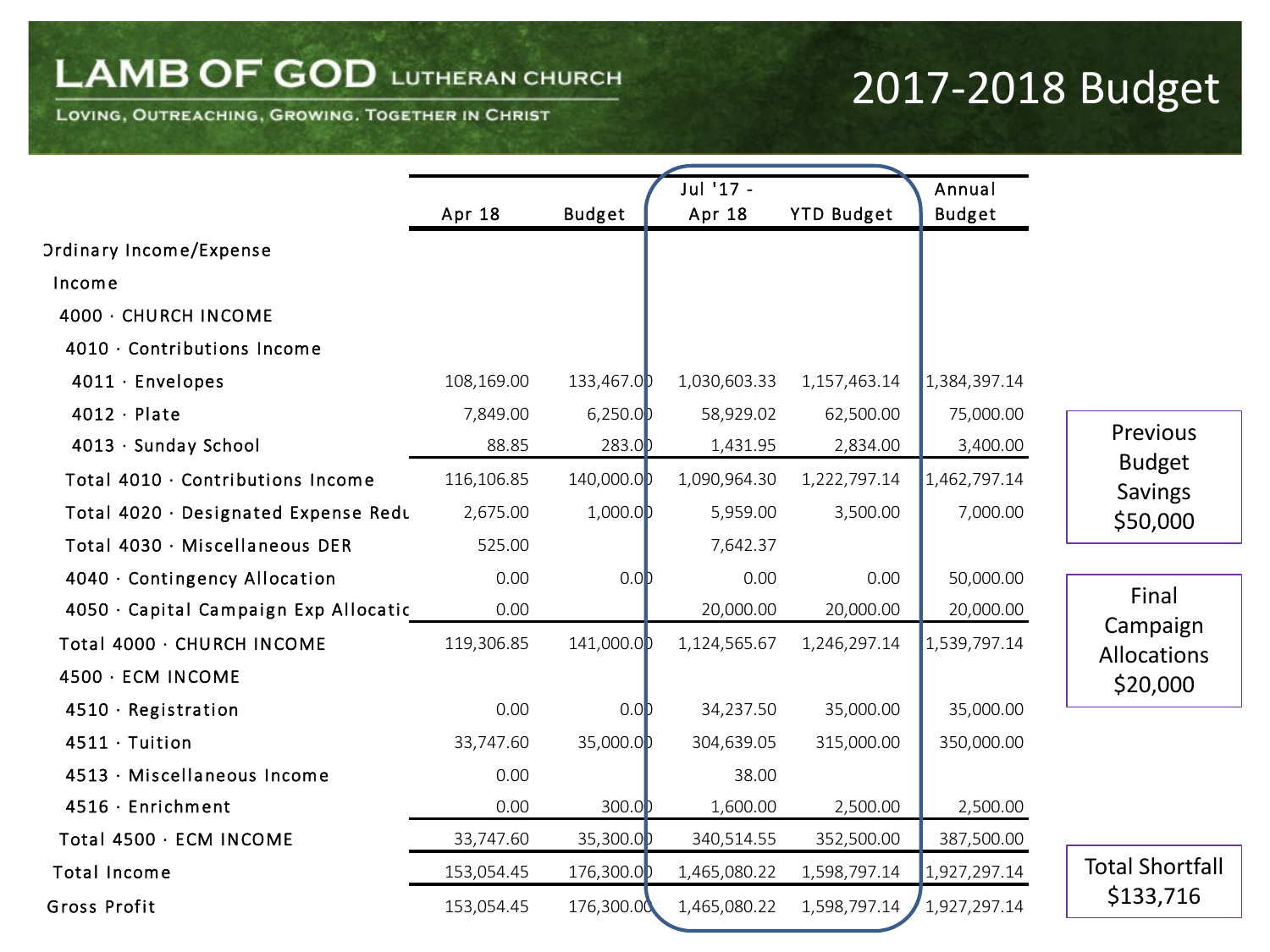#### LOVING, OUTREACHING, GROWING. TOGETHER IN CHRIST

## 2017-2018 Budget

|                                      |            |               | Jul '17 -    |                   | Annual        |                   |
|--------------------------------------|------------|---------------|--------------|-------------------|---------------|-------------------|
|                                      | Apr 18     | <b>Budget</b> | Apr 18       | <b>YTD Budget</b> | <b>Budget</b> |                   |
| Expense                              |            |               |              |                   |               |                   |
| 5000 · CHURCH EXPENSES               |            |               |              |                   |               |                   |
| Total 50 · SALARY/BENEFITS           | 72,075.42  | 73,476.58     | 671,619.24   | 685,701.91        | 821,300.00    |                   |
| Total 51 · BENEFITS/PAYROLL TAXES    | 18,200.06  | 24,910.58     | 202,069.68   | 249,105.84        | 298,927.00    |                   |
| Total 52 · ALLOWANCES                | 233.26     | 666.66        | 4,051.16     | 6,666.68          | 8,000.00      |                   |
| Total 53 · CONFERENCES/CONT ED/IN1   | 0.00       | 0.00          | 8,859.10     | 7,500.00          | 7,500.00      |                   |
| Total 54 · CONTRACTORS               | 725.00     | 358.33        | 4,125.00     | 3,383.34          | 3,900.00      |                   |
| Total 55 · PASTORAL MINISTRY         | 255.75     | 604.17        | 6,768.51     | 9,041.66          | 10,250.00     |                   |
| Total 56 · MUSIC MINISTRY            | 268.99     | 503.33        | 3,009.19     | 5,233.34          | 6,540.00      | All ministries    |
| Total 67 · MULTI-MEDIA MINISTRY      | 0.00       | 37.50         | 773.05       | 875.00            | 950.00        | contributed to    |
| Total 57 · ELDER MINISTRY            | 726.74     | 141.67        | 3,660.03     | 3,916.66          | 4,700.00      | budget savings    |
| Total 68 · CARE MINISTRY             | 0.00       | 141.66        | 635.44       | 2,016.68          | 2,300.00      |                   |
| Total 58 · OUTREACH MINISTRY         | 12,582.14  | 13,967.09     | 133,960.85   | 136,020.96        | 161,955.14    |                   |
| Total 59 · EDUCATION MINISTRY        | 0.00       | 25.00         | 5,678.33     | 2,250.00          | 2,300.00      |                   |
| Total 60 · EARLY CHILDHOOD MINISTR'  | 1,024.95   | 1,300.00      | 17,756.23    | 19,150.00         | 21,750.00     |                   |
| Total 61 · CHILDREN'S MINISTRY       | 707.97     | 187.50        | 3,054.26     | 9,775.00          | 10,150.00     |                   |
| Total 63 · FELLOWSHIP MINISTRY       | 1,406.25   | 416.67        | 4,318.26     | 4,166.66          | 5,000.00      |                   |
| Total 64 · SERVANTHOOD MINISTRY      | 0.00       | 39.58         | 489.08       | 1,545.84          | 2,375.00      |                   |
| Total 65 · FACILITIES/FINANCE MINIST | 35,353.44  | 39,708.35     | 404,647.15   | 473,033.30        | 552,950.00    |                   |
| Total 66 · CMC MINISTRY              | 0.00       | 208.33        | 2,660.45     | 6,033.34          | 6,450.00      |                   |
| Total 5000 · CHURCH EXPENSES         | 143,559.97 | 156,693.00    | 1,478,135.01 | 1,625,416.21      | 1,927,297.14  | Ahead of expected |
| <b>Total Expense</b>                 | 143,559.97 | 156,693.00    | 1,478,135.01 | 1,625,416.21      | 1,927,297.14  | budget by         |
| Net Ordinary Income                  | 9,494.48   | 19,607.00     | $-13,054.79$ | $-26,619.07$      | 0.00          | \$147,281         |
| et Income                            | 9,494.48   | 19,607.00     | $-13,054.79$ | $-26,619.07$      | 0.00          |                   |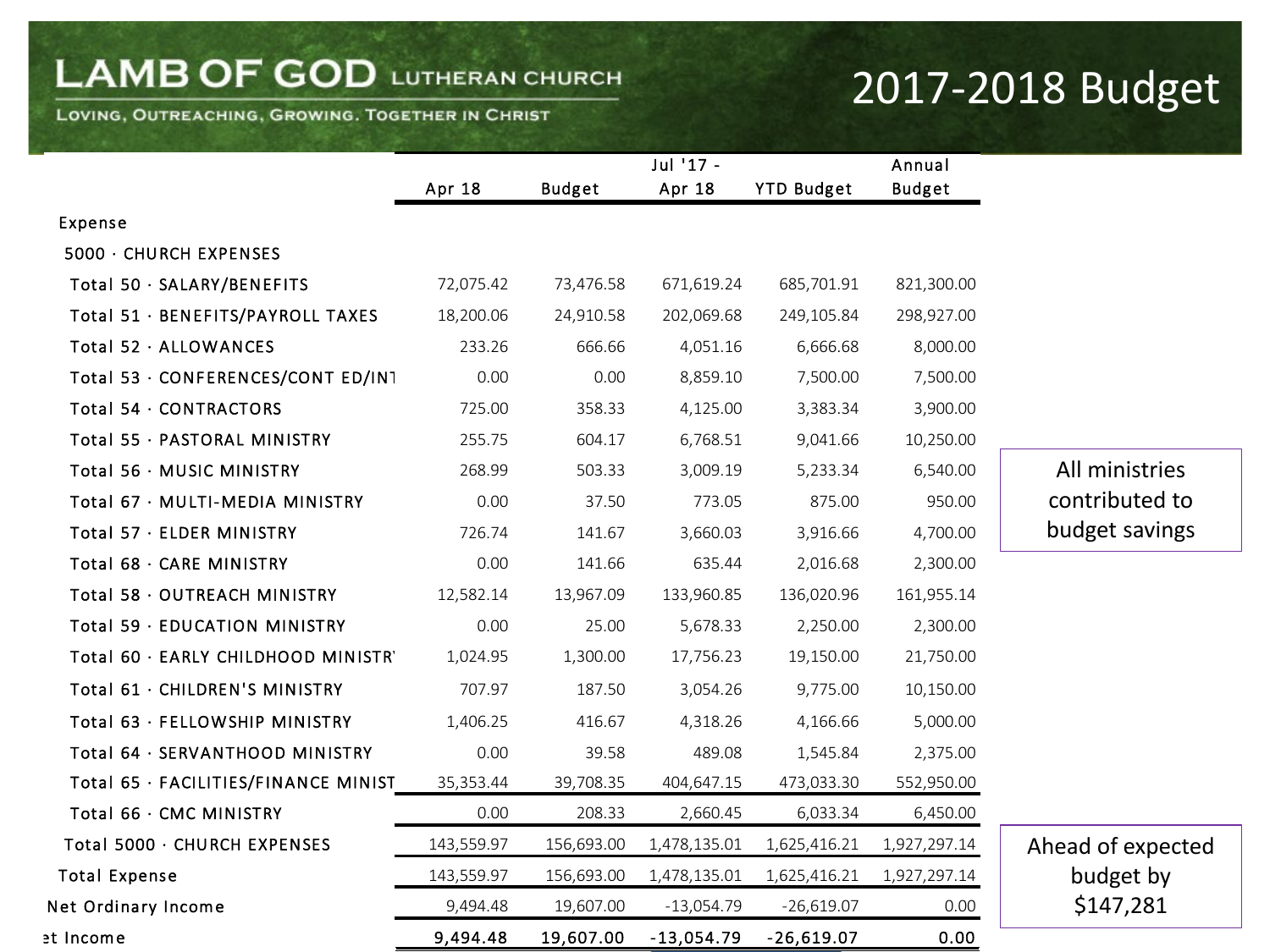LOVING, OUTREACHING, GROWING. TOGETHER IN CHRIST

# Long Range Planning Update

## Committee Members

Adam Hengeveld Adrienne Sekishiro Derrell Bulls Jennifer Knepper John Downey Derrell Bulls Shelly Rover Mike Van Strien

## Next Steps

- Just beginning process of evaluation
- Will be seeking input from congregation via several means in May/June timeframe
- Goal is to have a plan to share with the congregation in the fall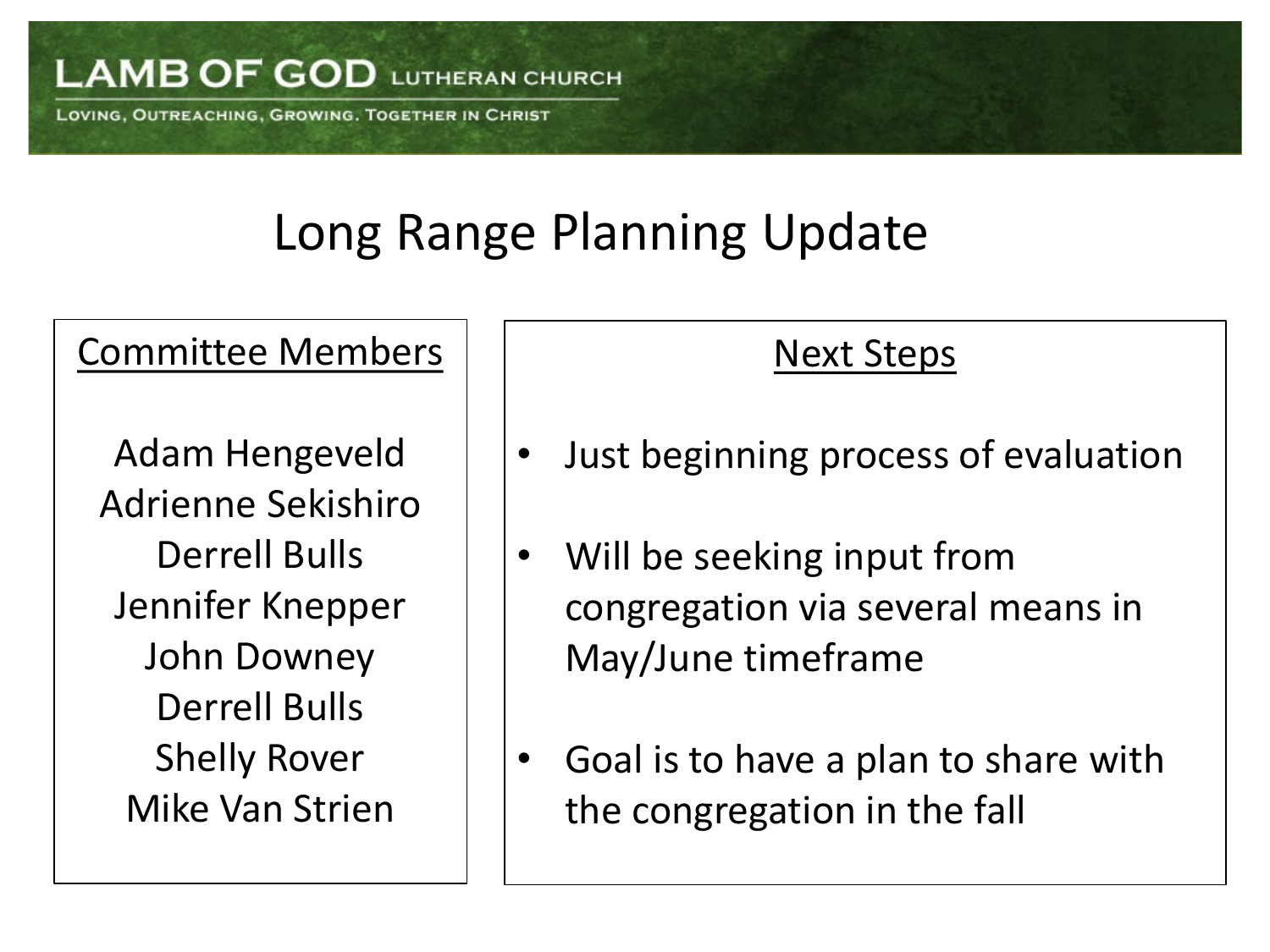LOVING, OUTREACHING, GROWING. TOGETHER IN CHRIST

## 2018-2019 Budget

|                                        | 2017-2018     | 2018-2019       |                              |
|----------------------------------------|---------------|-----------------|------------------------------|
|                                        | Annual Budget | Proposed Budget |                              |
| 4000 · CHURCH INCOME                   |               |                 |                              |
| 4010 · Contributions Income            |               |                 |                              |
| $4011 \cdot$ Envelopes                 | 1,384,397.14  | 1,283,206.93    | Reduced expected envelope    |
| $4012 \cdot$ Plate                     | 75,000.00     | 75,000.00       |                              |
| 4013 · Sunday School                   | 3,400.00      | 3,500.00        | giving based on current      |
| Total 4010 · Contributions Income      | 1,462,797.14  | 1,361,706.93    | giving levels plus 5%        |
| 4020 · Designated Expense Reduction    | 7,000.00      | 8,700.00        |                              |
| 40276 · Youth Director Call Fund       |               | 25,000.00       |                              |
| 4040 Contingency Allocation            | 50,000.00     | 60,000.00       |                              |
| 4050 · Capital Campaign Exp Allocation | 20,000.00     | 0.00            | <b>Maintained ECM income</b> |
| Total 4000 · CHURCH INCOME             | 1,539,797.14  | 1,455,406.93    | based on current enrollment  |
| 4500 · ECM INCOME                      |               |                 | expectations                 |
| 4510 · Registration                    | 35,000.00     | 35,000.00       |                              |
| 4511 · Tuition                         | 350,000.00    | 350,000.00      |                              |
| 4516 · Enrichment                      | 2,500.00      | 2,500.00        |                              |
| Total 4500 · ECM INCOME                | 387,500.00    | 387,500.00      |                              |
| <b>Total Income</b>                    | 1,927,297.14  | 1,842,906.93    |                              |
| Gross Profit                           | 1,927,297.14  | 1,842,906.93    |                              |

Overall budget reduced by \$101,000 (7%)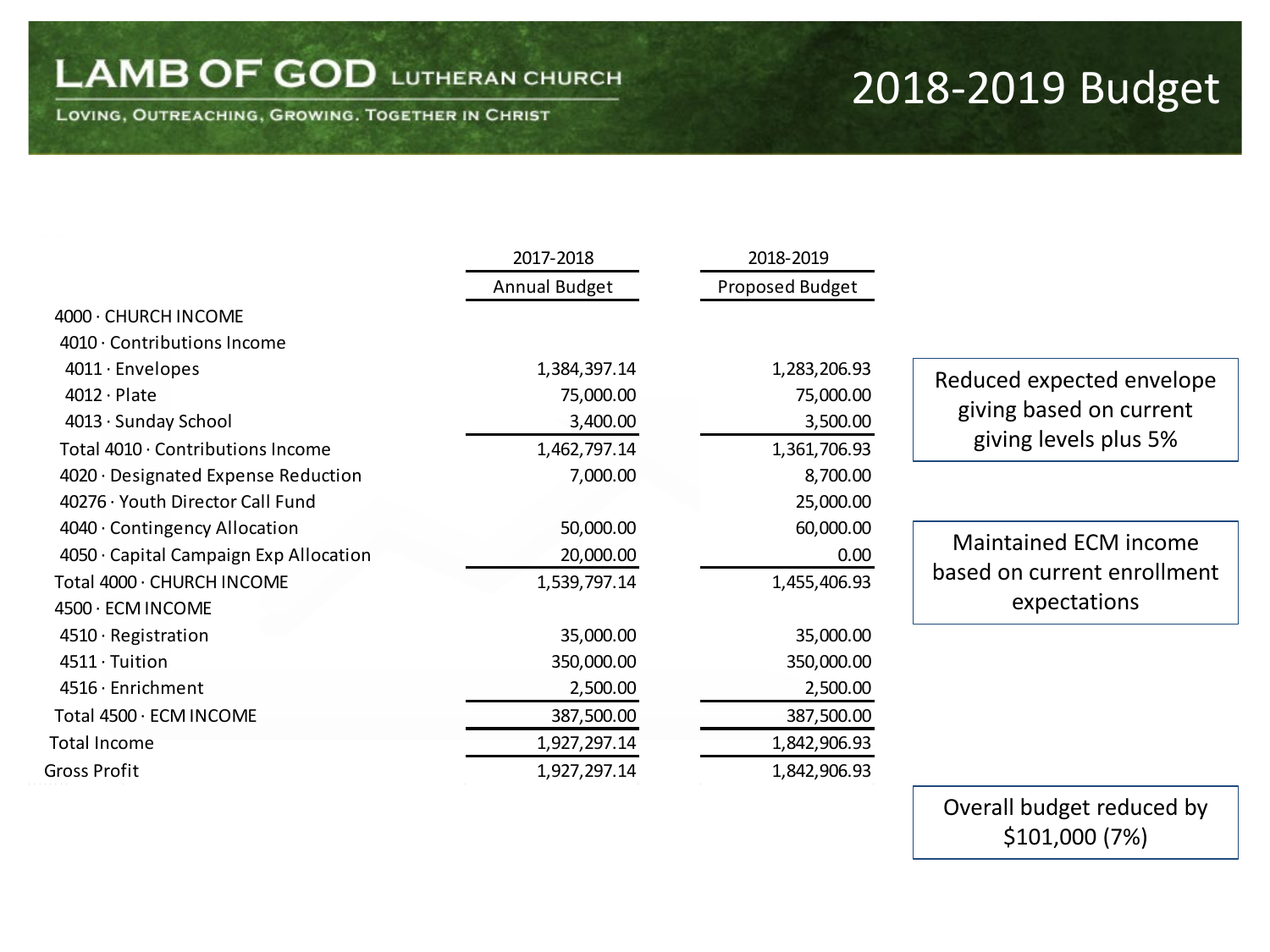LOVING, OUTREACHING, GROWING. TOGETHER IN CHRIST

## 2018-2019 Budget

|                                            | 2017-2018     | 2018-2019       |                                                  |
|--------------------------------------------|---------------|-----------------|--------------------------------------------------|
|                                            | Annual Budget | Proposed Budget | <b>Changes from Previous Budget</b>              |
| Expense                                    |               |                 |                                                  |
| Total 50 · SALARY/BENEFITS                 | 821,300.00    | 834,950.00      | Staff positions filled, salaries stayed flat     |
| Total 51 · BENEFITS/PAYROLL TAXES          | 298,927.00    | 281,500.00      |                                                  |
| Total 52 · ALLOWANCES                      | 8,000.00      | 4,100.00        | Reduced by \$3,900                               |
| Total 53 · CONFERENCES/CONT ED/INTERNSHIPS | 7,500.00      | 8,500.00        |                                                  |
| Total 54 · CONTRACTORS                     | 3,900.00      | 11,900.00       | Restricted funds depleted                        |
| Total 55 · PASTORAL MINISTRY               | 10,250.00     | 5,800.00        | Reduced by \$4,450                               |
| Total 56 · MUSIC MINISTRY                  | 6,540.00      | 4,600.00        | Reduced by \$1,940                               |
| Total 67 · MULTI-MEDIA MINISTRY            | 950.00        | 950.00          |                                                  |
| Total 57 · ELDER MINISTRY                  | 4,700.00      | 2,200.00        | Reduced by \$2,500                               |
| Total 68 · CARE MINISTRY                   | 2,300.00      | 600.00          | Reduced by \$1,700                               |
| Total 58 · OUTREACH MINISTRY               | 161,955.14    | 159,856.93      | Reduced by \$2,100, offset with restricted funds |
| Total 59 · EDUCATION MINISTRY              | 2,300.00      | 0.00            | Reduced by \$2,300                               |
| Total 60 · EARLY CHILDHOOD MINISTRY        | 21,750.00     | 16,500.00       | Reduced by \$5,250                               |
| Total 61 · CHILDREN'S MINISTRY             | 10,150.00     | 7,100.00        | Reduced by \$3,050                               |
| Total 62 · YOUTH MINISTRY                  |               | 17,800.00       | Restricted funds depleted, reduced by \$5,000    |
| Total 63 · FELLOWSHIP MINISTRY             | 5,000.00      | 4,000.00        | Reduced by \$1,000, offset with restricted funds |
| Total 64 · SERVANTHOOD MINISTRY            | 2,375.00      | 1,650.00        | Reduced by \$725                                 |
| Total 65 · FACILITIES/FINANCE MINISTRIES   | 552,950.00    | 477,700.00      | Reduced by \$75,250                              |
| Total 66 · CMC MINISTRY                    | 6,450.00      | 3,200.00        | Reduced by \$3,250                               |
| Total 5000 · CHURCH EXPENSES               | 1,927,297.14  | 1,842,906.93    |                                                  |

• With the decrease in budget, each ministry had to reduce spending to achieve a balanced budget

• Restricted funds were reviewed to determine if they could be used to offset any reductions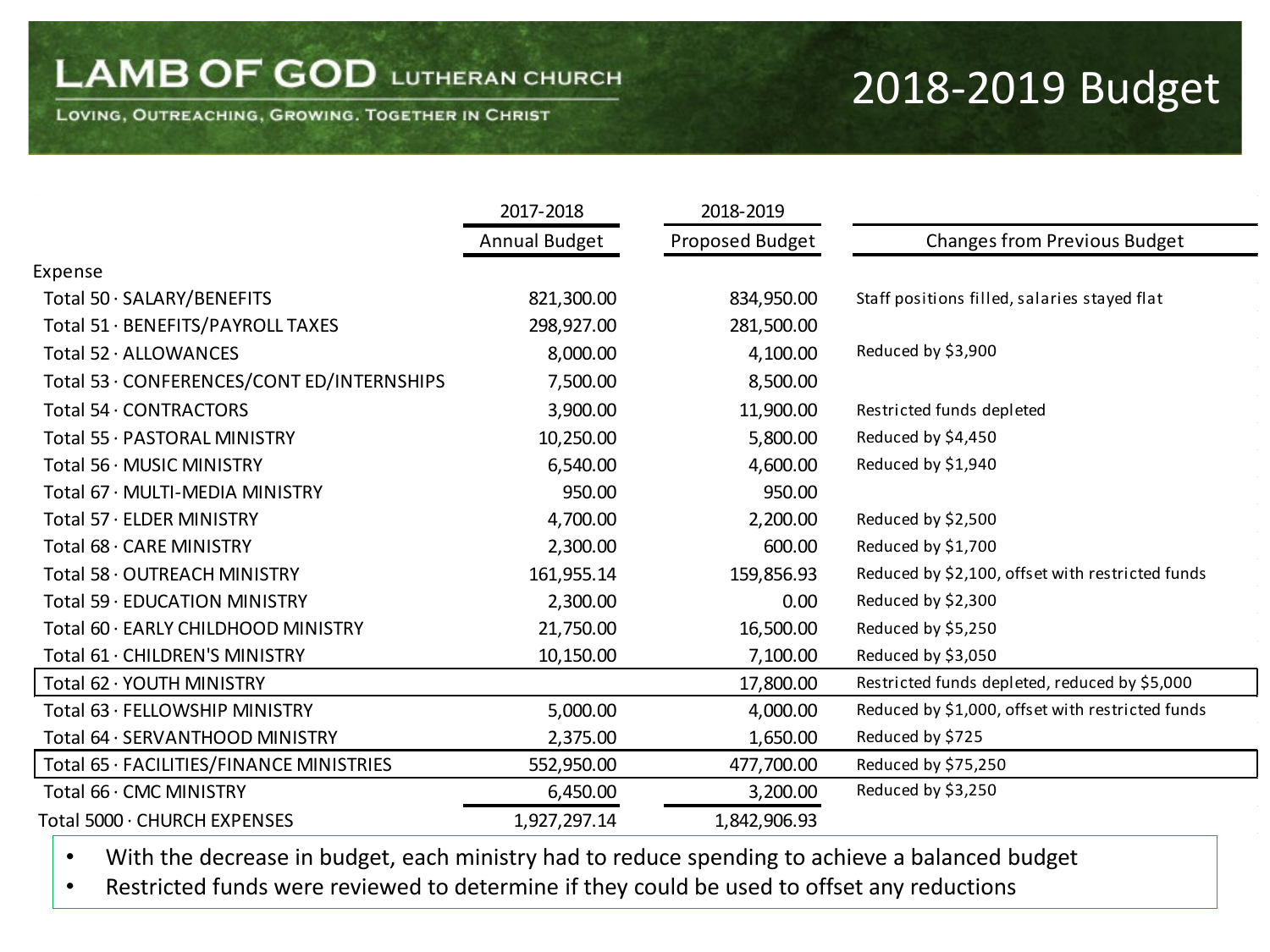LOVING, OUTREACHING, GROWING. TOGETHER IN CHRIST

| <b>Voting Item</b> |                |  |  |  |
|--------------------|----------------|--|--|--|
| 2018-2019 Budget   | Christina Knox |  |  |  |

**Recommended Motion:** Motion to approve the 2018-2019 Lamb of God 2018-2019 budget as presented